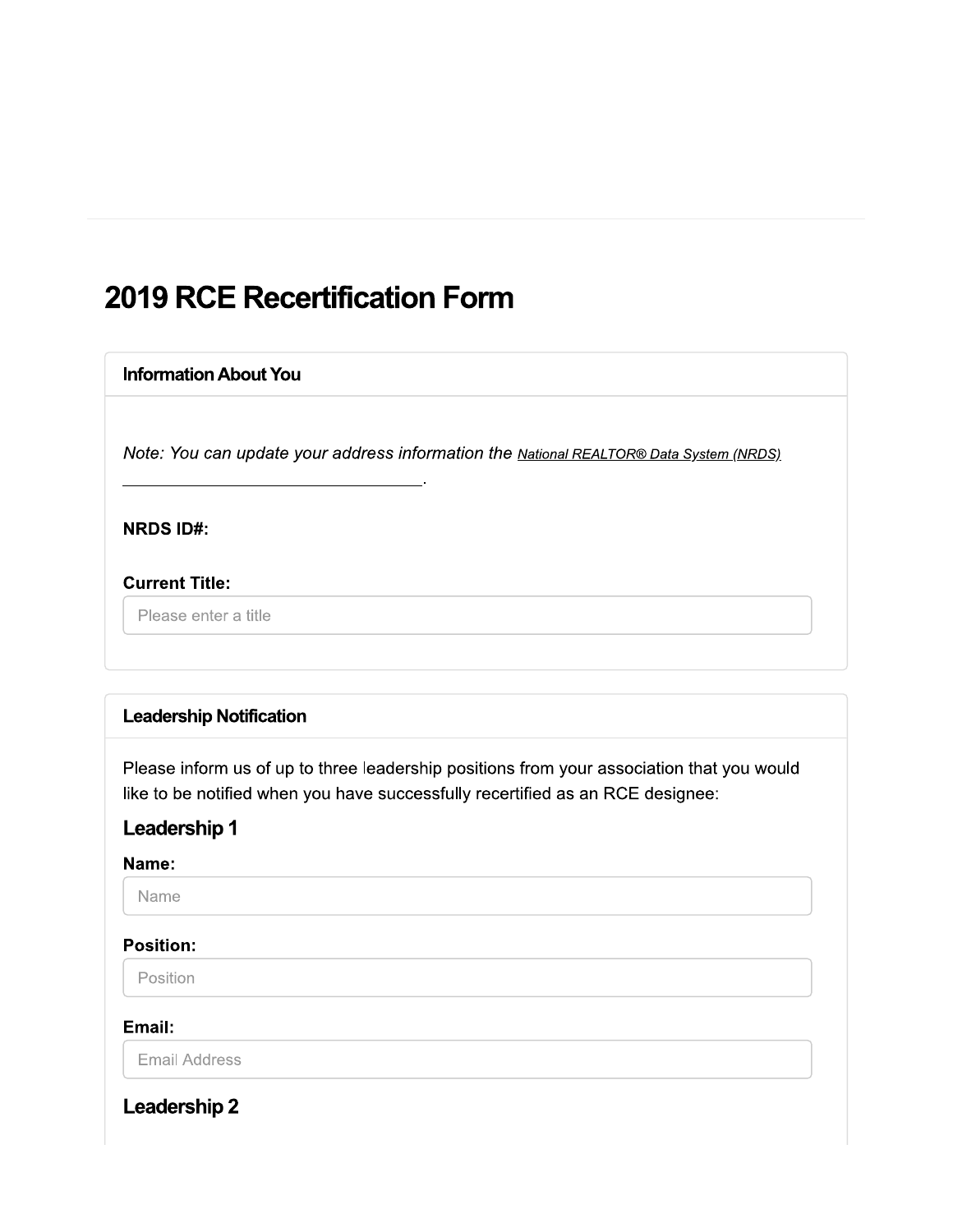| Name:                                               |  |  |  |
|-----------------------------------------------------|--|--|--|
| Name                                                |  |  |  |
| <b>Position:</b>                                    |  |  |  |
| Position                                            |  |  |  |
| Email:                                              |  |  |  |
| <b>Email Address</b>                                |  |  |  |
|                                                     |  |  |  |
|                                                     |  |  |  |
|                                                     |  |  |  |
| Name                                                |  |  |  |
|                                                     |  |  |  |
| Position                                            |  |  |  |
| Leadership 3<br>Name:<br><b>Position:</b><br>Email: |  |  |  |

## G Section I - Education

Document your professional development activities and educational background.

Maximum allowable points for this section is 74.

**Your Estimated Points**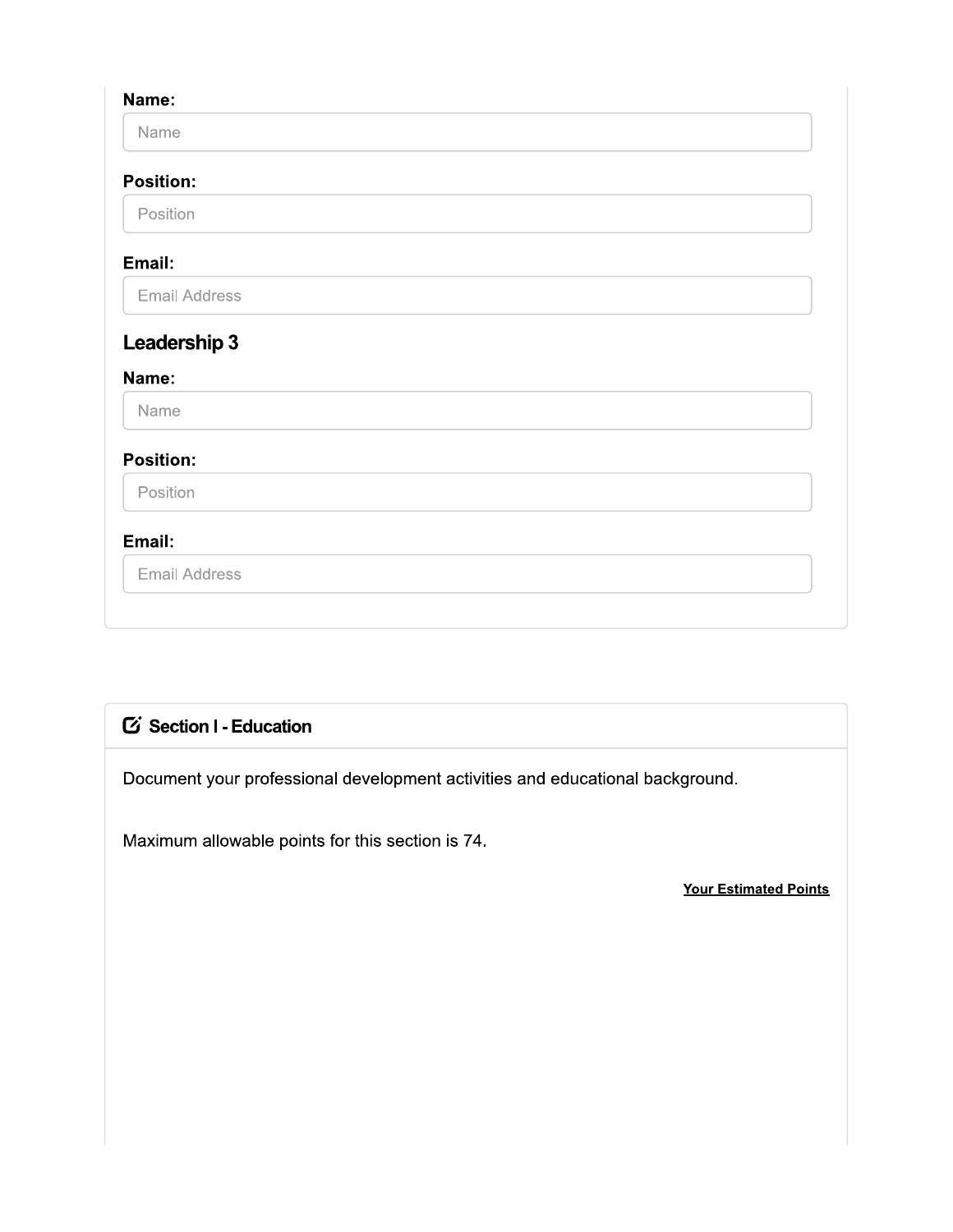1. Attendance (4 days maximum) at NAR's AE Institute, participation in the University of Chicago Certificate in Nonprofit Management programs, or other association management related courses sponsored by: 1) NAR/state/local REALTOR® associations; 2) educational institutions; 3) professional trade or business organizations; 4) government agencies; or 5) independent seminar producers. Online educational programs earn the same number of points as faceto-face education programs. See Help Guide. 1 point per hour or 6 points per day/maximum points: 74

 $\begin{array}{ccc} - & - & - \\ - & - & - \end{array}$ 

- 2. Association management designations other than REALTOR® association designations (i.e., CPA, CMP, RP, PHR, SPHR, CMLX1, CMLX2, CMLX3). (Note: This does not include recertification.) 20 points each/maximum points: 60
- 3. NATIONAL ASSOCIATION OF REALTORS® affiliated designations (i.e., ABR, AHWD, BPOR, CMLX1, CMLX2, CMLX3, CIPS, GRI, LTG, GREEN, Certified Professional Standards Administrator). (Note: This does not include recertification.) See Designations Information.

10 points each/maximum points: 70

 $--- - - - -$ 

-- ---

4. College Degree earned SINCE receiving RCE designation (indicate only the highest degree earned). 10 points for Associate's, 35 points for Bachelor's, 50 points for Master's or higher/maximum points: points earned for one degree only

0

 $\bf{0}$ 

 $\mathbf 0$ 

 $\bf{0}$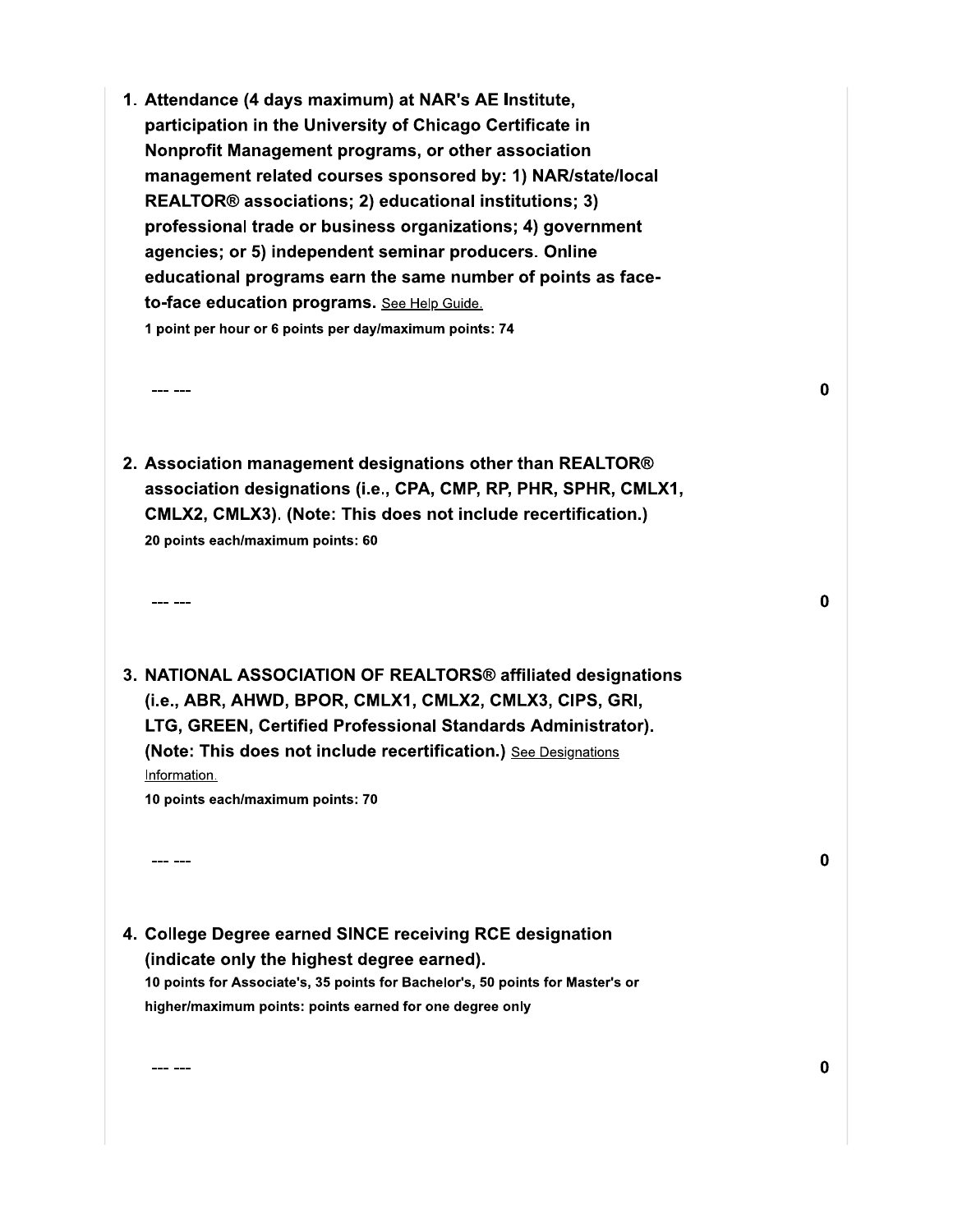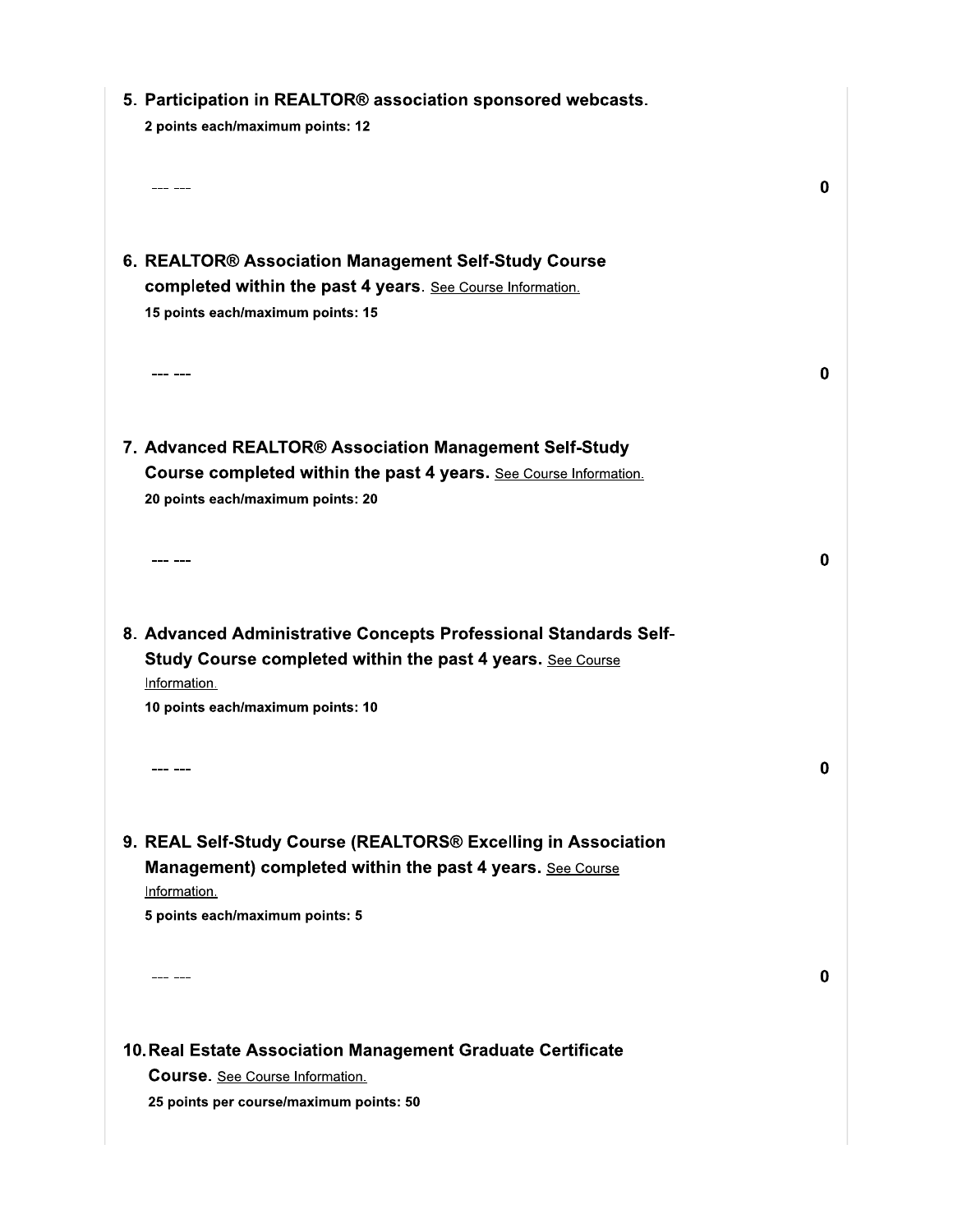| <b>Estimated Subtotal for Section I:</b> |  |  |
|------------------------------------------|--|--|
|                                          |  |  |

↑ Hide Section I

--- ---

#### G Section II - Community Involvement/Volunteer Service

Document your national, regional, state or local committee involvement and AE volunteer service activities (outside of your own association). Committee involvement includes participation in task forces, study groups, presidential advisory groups and appointed forums. Volunteer service applies, but is not limited to, participation in virtual project teams, mock exams, or exam question writing; serving as a subject matter expert or a beta tester for NAR products.

Maximum allowable points for this section is 70.

**Your Estimated Points** 

1. Involvement with NAR, state, or regional committee, subcommittee, work groups, project teams or virtual teams. (Note: Years served in a leadership position cannot be counted to earn member credit.). See NAR Committee Appointments. 5 points per year for membership, 10 points per year for vice chairmanship, or 15 points per year for chairmanship/maximum points: 70

2. Volunteer service, such as participation in virtual project teams, mock exams, or exam question writing; serving as a subject matter expert or a beta tester for NAR products.

10 points per activity/maximum points: 70

--- ---

 $\mathbf{0}$ 

 $\bf{0}$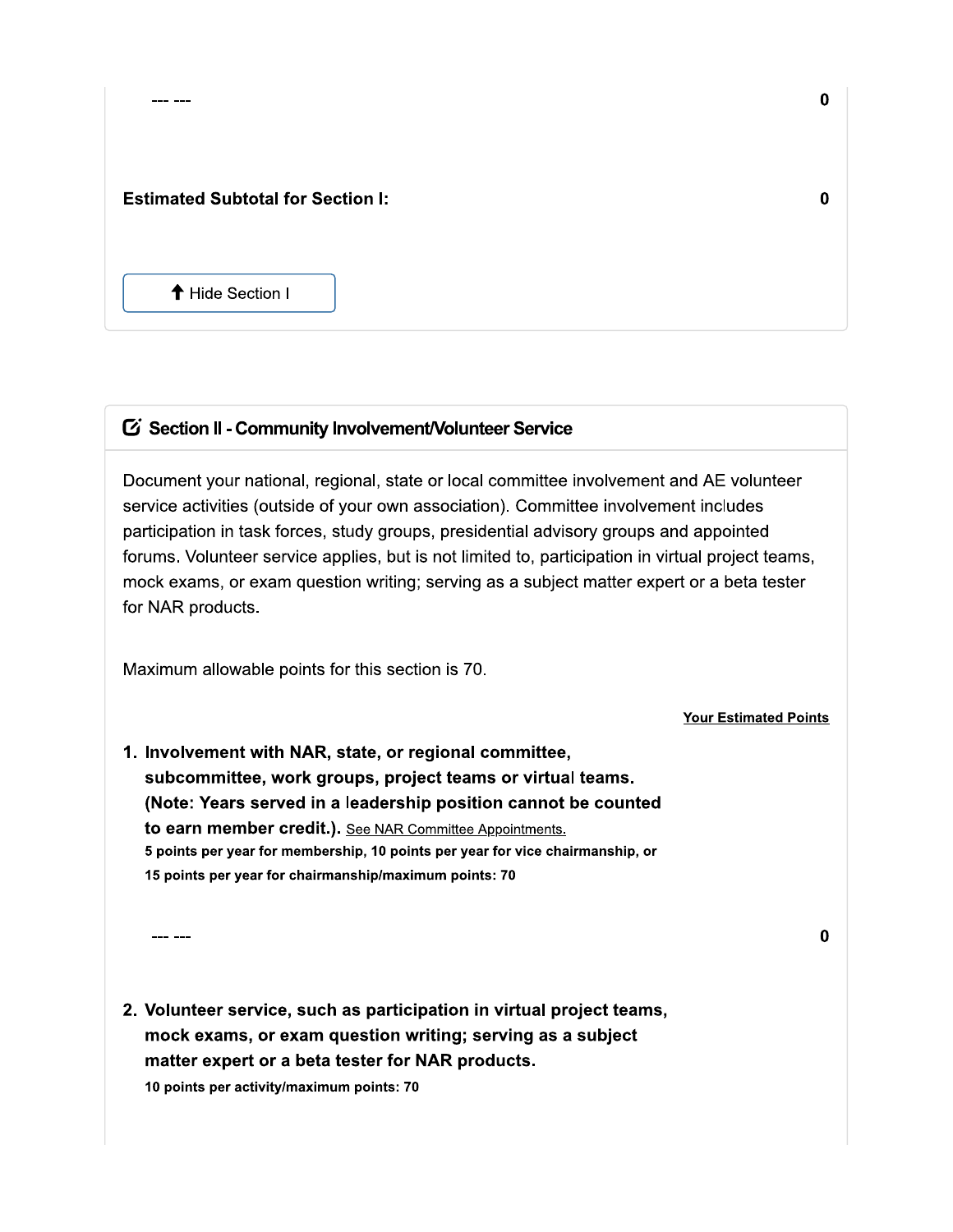| --- ---                                                                                                                                                                                                                                                                                   | 0        |
|-------------------------------------------------------------------------------------------------------------------------------------------------------------------------------------------------------------------------------------------------------------------------------------------|----------|
| 3. Involvement with non-REALTOR association management<br>committees, subcommittees, work groups, project teams, or<br>virtual teams (forums do not count). Examples: ASAE or local<br><b>SAE chapters; Chamber of Commerce chapters; American</b><br><b>Management Association; etc.</b> |          |
| Note: Years served in a leadership position cannot be counted to<br>earn member credit.<br>5 points per year for membership, 10 points per year for vice chairmanship, or 15<br>points per year for chairmanship/maximum points: 25                                                       |          |
| --- ---                                                                                                                                                                                                                                                                                   | 0        |
| 4. Participation in the NAR or state AE Mentor Program as a Mentor.<br>See Mentor Program Information.<br>15 points/maximum points: 15                                                                                                                                                    |          |
| --- ---                                                                                                                                                                                                                                                                                   | $\bf{0}$ |
| 5. Proctor for RCE exam.<br>5 points/maximum points: 10                                                                                                                                                                                                                                   |          |
| --- ---                                                                                                                                                                                                                                                                                   | 0        |
| <b>Estimated Subtotal for Section II:</b>                                                                                                                                                                                                                                                 | $\bf{0}$ |
| ← Hide Section II                                                                                                                                                                                                                                                                         |          |

G Section III - Articles and Instructor/Speaker Presentations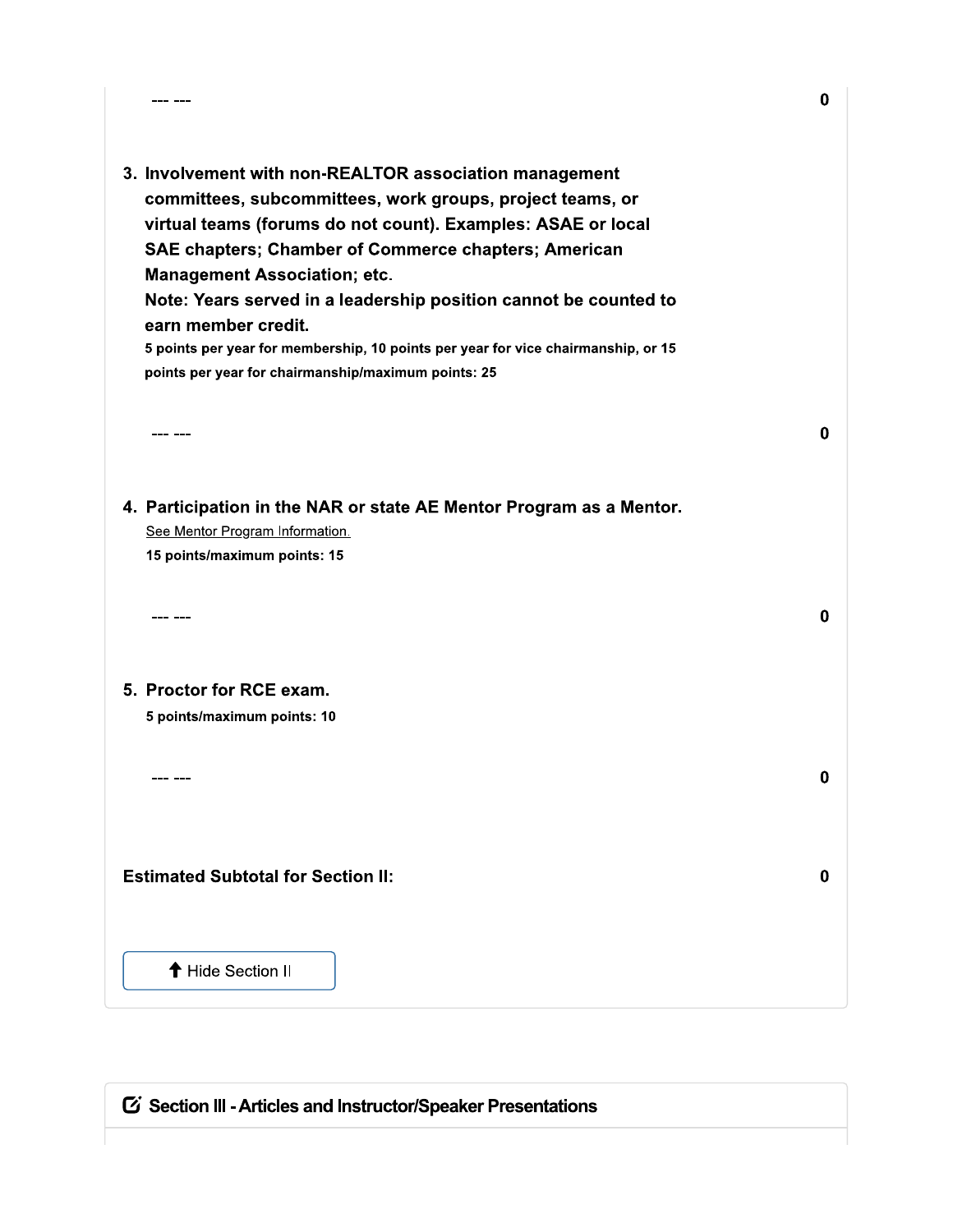| Document your published articles and instructor/speaker presentations.                                                                                                                                                     |                              |
|----------------------------------------------------------------------------------------------------------------------------------------------------------------------------------------------------------------------------|------------------------------|
| Maximum allowable points for this section is 74.                                                                                                                                                                           |                              |
|                                                                                                                                                                                                                            | <b>Your Estimated Points</b> |
| 1. Articles on association management or real estate published in<br>recognized publications; chapters or books written (other than<br>your own association's publications). Attach each article in<br>Word or PDF format. |                              |
| 5 points each/maximum points: 70                                                                                                                                                                                           |                              |
| --- ---                                                                                                                                                                                                                    | 0                            |
| 2. Instructional presentations on association management or real<br>estate topics.                                                                                                                                         |                              |
| 2 points per half hour/maximum points: 74                                                                                                                                                                                  |                              |
| --- ---                                                                                                                                                                                                                    | 0                            |
| <b>Estimated Subtotal for Section III:</b>                                                                                                                                                                                 | $\bf{0}$                     |
| ↑ Hide Section III                                                                                                                                                                                                         |                              |

## G Section IV - Political Involvement

Document your involvement in national, state, or local political activities involving the real estate industry or association issues. Please note that political activities include, but are not limited to, attendance at political rallies and fundraisers, participation in legislative/congressional meetings and briefings, Calls to Action/issues campaign letter writing, and service as RPAC fundraising representatives.

Maximum allowable points for this section is 74.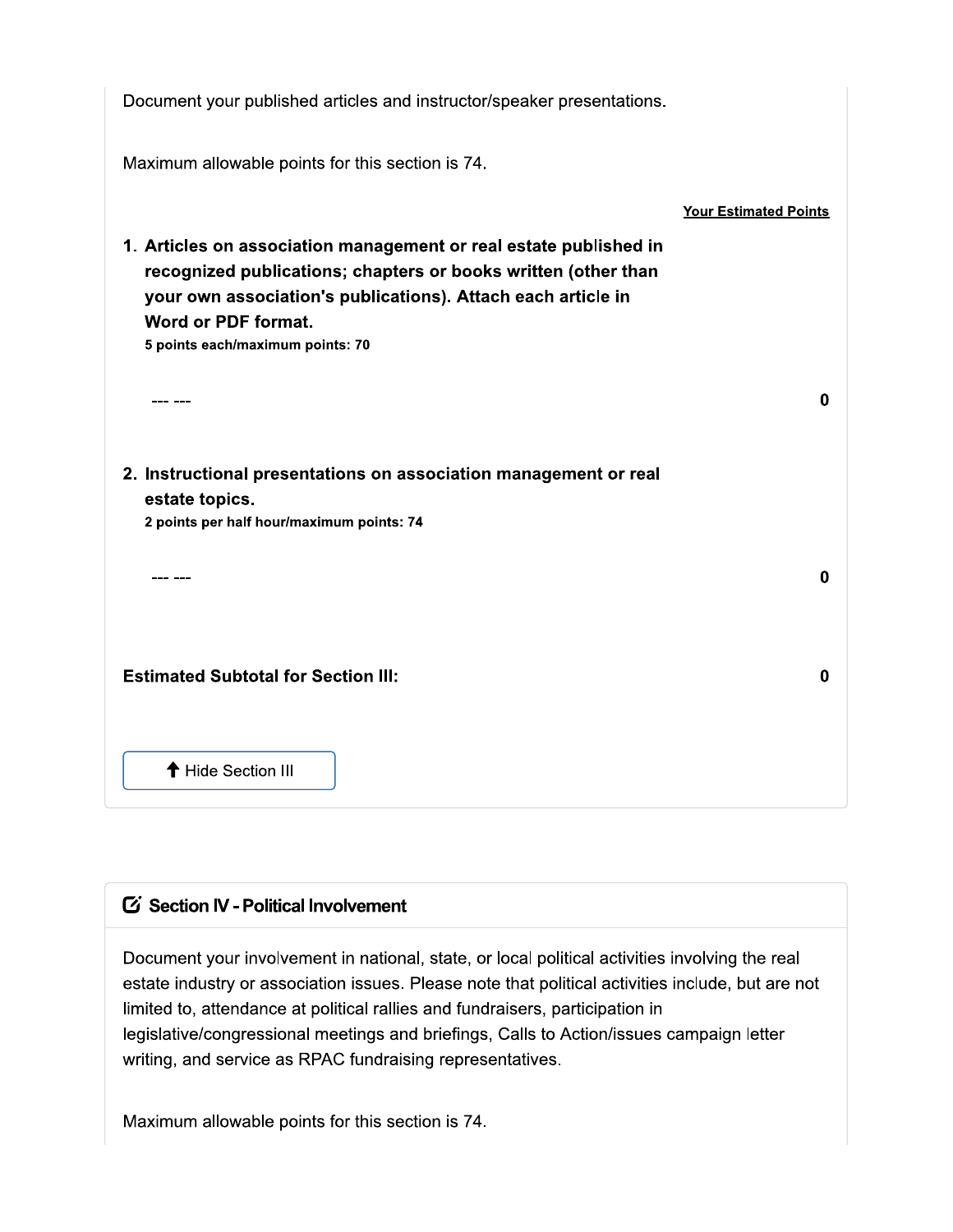|                                                                                                                                                                         | <b>Your Estimated Points</b> |
|-------------------------------------------------------------------------------------------------------------------------------------------------------------------------|------------------------------|
| 1. Involvement in national, state, or local political activities<br>involving the real estate industry or association issues.<br>1.5 points per hour/maximum points: 74 |                              |
|                                                                                                                                                                         | 0                            |
| <b>Estimated Subtotal for Section IV:</b>                                                                                                                               | 0                            |
| ↑ Hide Section IV                                                                                                                                                       |                              |

**Estimated Total for Recertification:** 

 $\pmb{0}$ 

 $\bar{\blacktriangledown}$ 

## **Application Agreement**

You must agree to the terms and conditions of this application prior to submitting.

Please indicate your agreement



\*Clicking the Submit button will advance you to the next screen where you will be able to pay